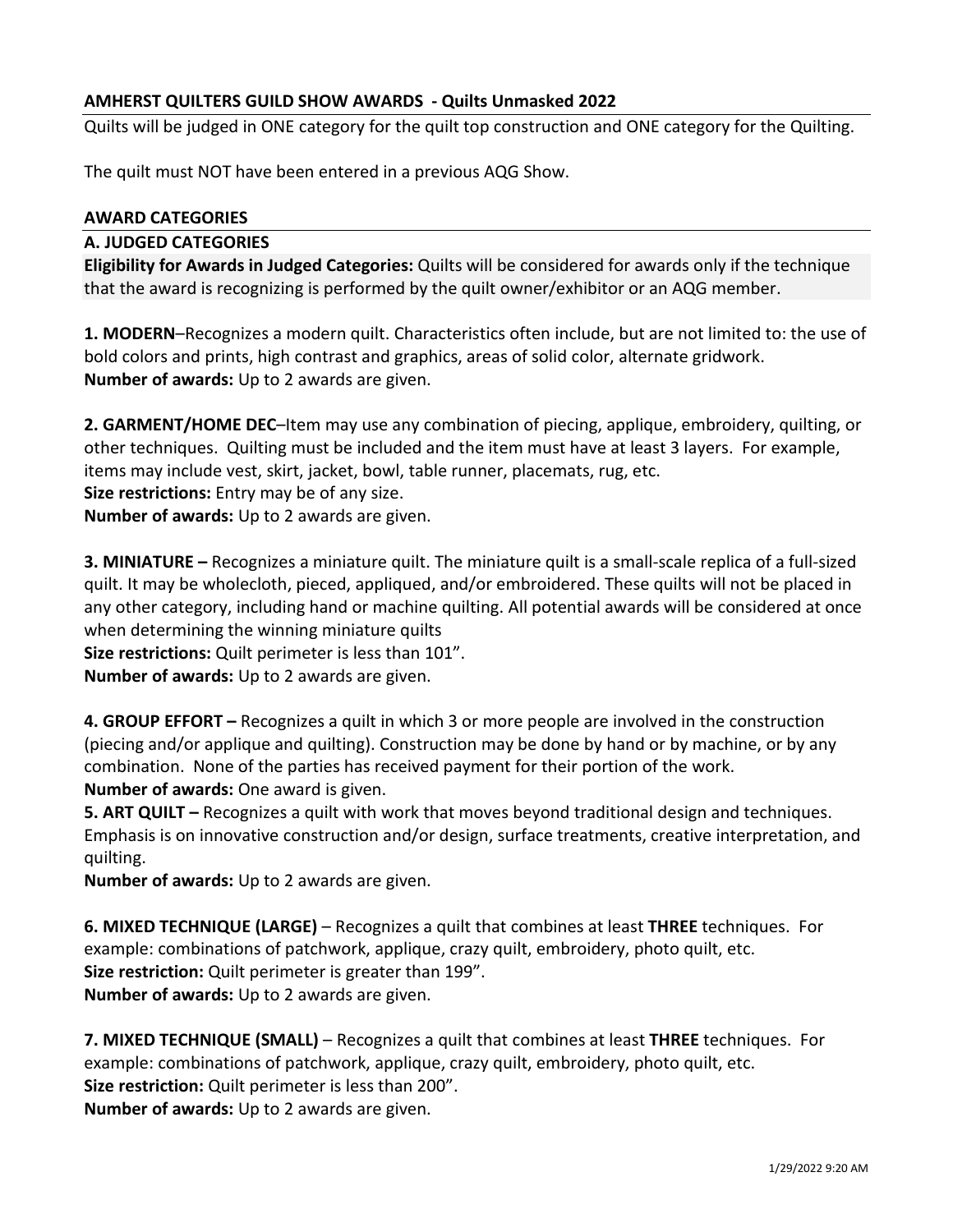**8. PIECED (LARGE)**– Recognizes the quality of piecing in a quilt. The piecing may be done by hand or machine. Piecing must be the prominent technique. **Size restriction:** Quilt perimeter is greater than 199". **Number of awards:** Up to 2 awards are given.

**9. PIECED (SMALL)** – Recognizes the quality of piecing in a quilt. The piecing may be done by hand or machine. Piecing must be the prominent technique. **Size restriction:** Quilt perimeter is less than 200". **Number of awards:** Up to 2 awards are given.

**10. HAND APPLIQUE (LARGE) –** Recognizes the technical and visual work in applique by hand. Hand applique must be the prominent technique. **Size restriction:** Quilt perimeter is greater than 199". **Number of awards:** Up to 2 awards are given.

**11. HAND APPLIQUE (SMALL) –** Recognizes the technical and visual work in applique by hand. Hand applique must be the prominent technique. **Size restriction:** Quilt perimeter is less than 200". **Number of awards:** Up to 2 awards are given.

**12. MACHINE APPLIQUE (LARGE)** – Recognizes the technical and visual work in applique by machine. Machine applique must be the prominent technique. **Size restriction:** Quilt perimeter is greater than 199". **Number of awards:** Up to 2 awards are given.

**13. MACHINE APPLIQUE (SMALL)** – Recognizes the technical and visual work in applique by machine. Machine applique must be the prominent technique. **Size restriction:** Quilt perimeter is less than 200". **Number of awards:** Up to 2 awards are given.

**14. WHOLECLOTH QUILT –** Recognizes the quality of workmanship in a quilt made of a single piece of fabric (or fabrics pieced to appear as a single piece) in which the quilting stitches themselves form the design of the quilt. Pre-printed panels are excluded. **Number of awards:** Up to 2 awards are given.

**15. HAND QUILTING** – Recognizes the quality of hand quilting. **Number of awards:** Up to 2 awards are given.

**16. STATIONARY MACHINE QUILTING**– Recognizes the quality of machine quilting using a machine that requires the quilt to be moved under the machine, such as a home sewing machine. **Number of awards:** Up to 2 awards are given.

**17.MOVABLE MACHINE QUILTING**– Recognizes the quality of machine quilting using a machine that is moved across the surface of the quilt without the use of robotics, such as a longarm or midarm quilting machine.